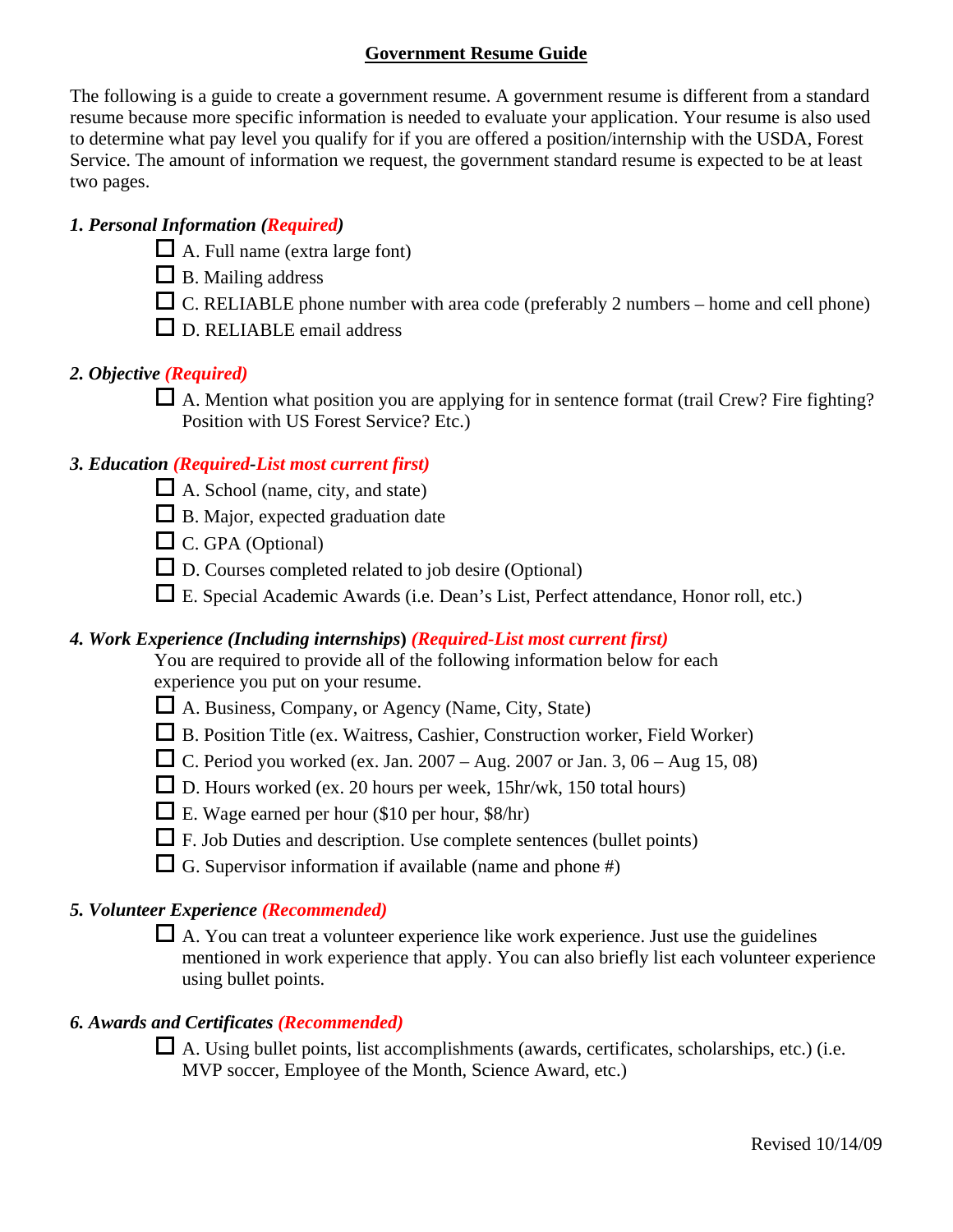# *7. Activities (Optional)*

 A. Using bullet points, list activities you were or are involved in. (Sports, clubs, organizations)

#### *8. Hobbies (Optional)*

 $\Box$  A. Only mention hobbies that relate to position you are applying for.

# *9. References (Required)*

 A. **1-3** professional references ( **NO** FRIENDS / FAMILY / SUPERVISORS already mentioned in resume)

It is recommended that you include the following for each reference.

- $\Box$  B. Full Name
- C. Title (teacher, counselor, coach etc.)
- $\square$  D. Contact information (phone number and/or email)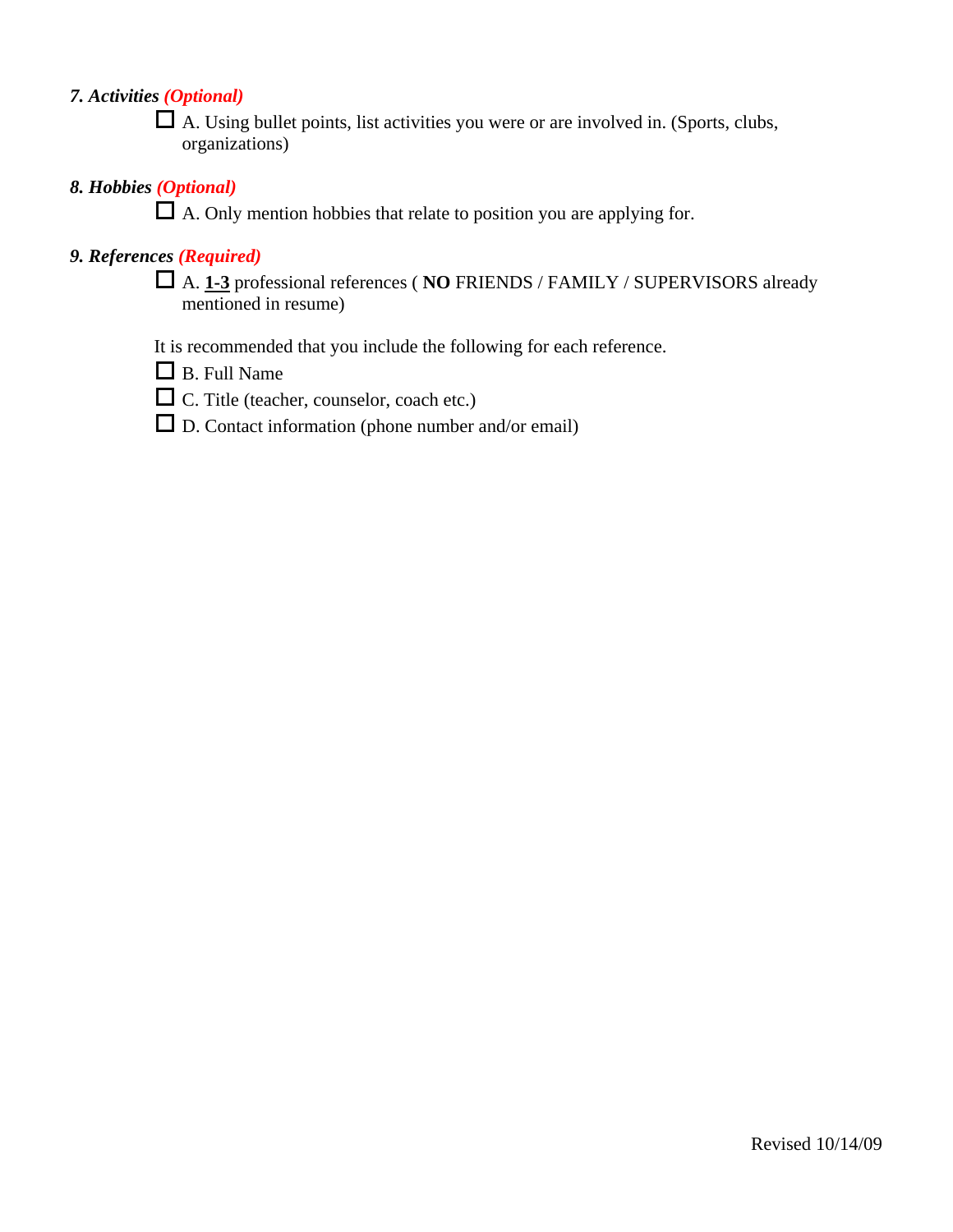

**NAME** Address City, State, & Zip Code Phone Number Email Address

#### **OBJECTIVE**

To obtain a position in Fire or Trail management with the U.S. Forest Service.

# **EDUCATION Chico State University, Chico, California**  Major: Biological Sciences, GPA Currently 3.0 Expected Graduation Date: May 2006 Minor: Chicano Latino Studies **Reedley Community College, Reedley, California**  Major: Biological Sciences GPA 3.27 Graduated December 2004 **Reedley High School, Reedley, California**  GPA 3.12 Graduated June 2002 **WORK EXPERIENCE Field Labor Enterprises, Chico, California Chico and Bildies and School June 15, 2005 – Present** Laborer, 30 hours/week - \$6.75/hour • Skilled in the use of tractors, chain saws, pruning shears and shovels • Picking peaches, plums, nectarines, grapes, tomatoes, oranges • Packing fruit in boxes in an organized manner • Pruning & thinning various types of fruit trees • Rolling and boxing of raisins **Supervisor: Phone #: Starbucks, Fresno, California March 23, 2001 – May 1, 2005** Barista and cashier, 30 hours/week - \$6.75/hour • Memorized and prepared numerous specialty drinks while meeting corporate standards and customer special requests • Processed precise transactions for customers • Monitored the store to ensure it was fully stocked with all necessary supplies and products • Communicated effectively with co-workers and customers to provide the best customer service possible **Supervisor: Phone #: U.S. Forest Service, Sacramento, California July 2, 2000 – September 3, 2000** Sacramento State Fair Information Technician, 40 hours/week - \$9.38/hour • Instructed visitors on fire prevention • Advised the public on various topics in relation to fire safety, wildlife biology, and laws and regulations within the USDA Forest Service

• Supervised the children's activity area and maintaining a professional work environment

**Supervisor: Phone #:**